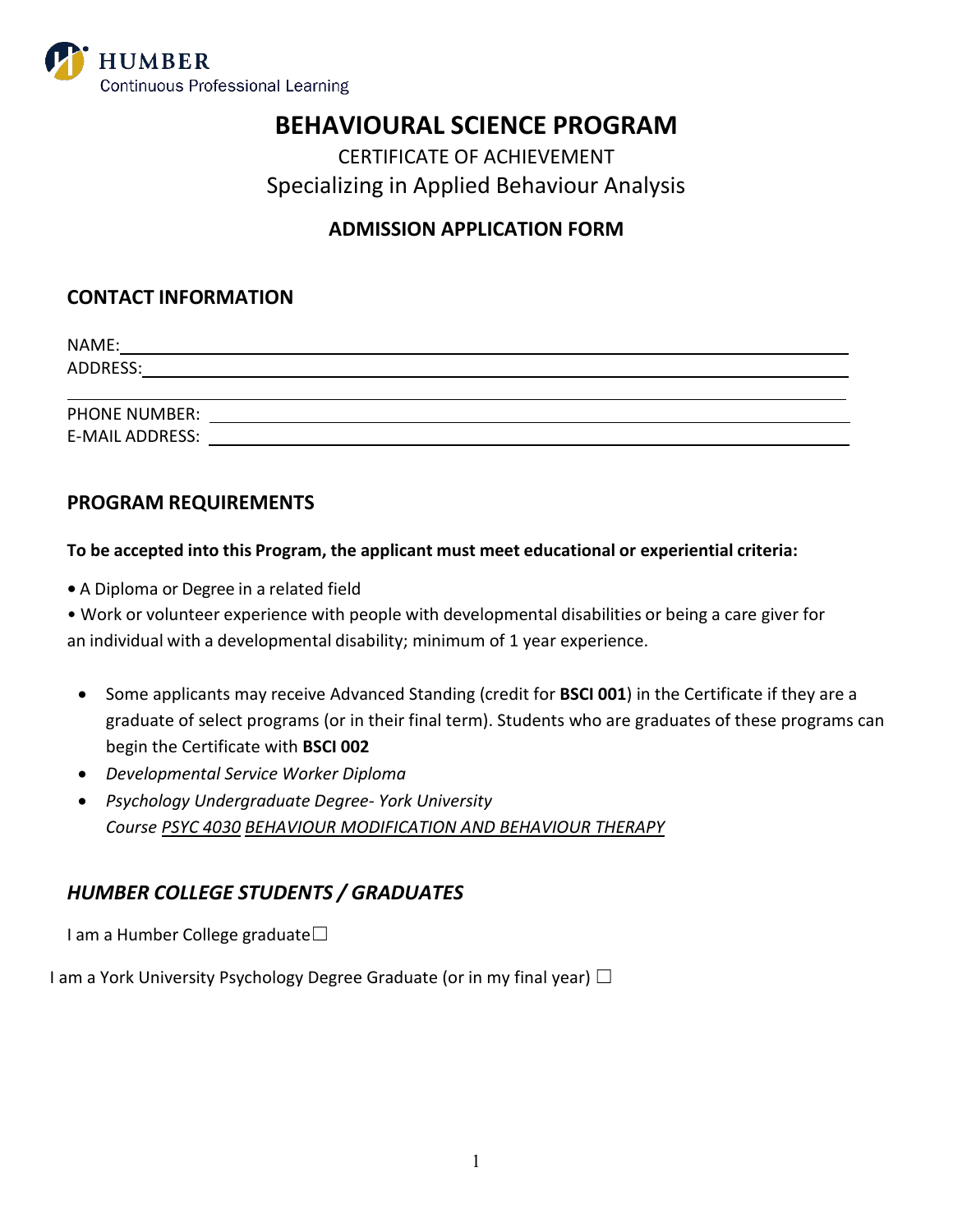### **EDUCATIONAL HISTORY**

**Please list any degrees or diplomas which you have completed, the name of the educational institution, and date of completion.** 

 **You are requested to attach copies of your transcripts to this application. Official transcripts are NOT required; a photocopy is acceptable. If you are a graduate of Humber, you do not need to attach proof of your Humber education.** 

| Degree / Diploma | <b>School</b> | <b>Date Completed</b> |
|------------------|---------------|-----------------------|
|                  |               |                       |
|                  |               |                       |
|                  |               |                       |
|                  |               |                       |
|                  |               |                       |

### **NON-CREDIT TRAINING & EDUCATION**

 **related documentation such as flyers, brochures, certificates, etc. Describe any other non-credit training or education you have participated in which is related to the Behavioural Science Program, such as behaviour strategies, dual diagnosis, psychology, etc. Attach any** 

#### **WORK EXPERIENCE**

 **Please list the jobs you have held working with people who have developmental disabilities and other complex needs (e.g., dual diagnosis), starting with your current employment.** 

| <b>Position</b> | Agency | Date (Started & Finished) |
|-----------------|--------|---------------------------|
|                 |        |                           |
|                 |        |                           |
|                 |        |                           |
|                 |        |                           |
|                 |        |                           |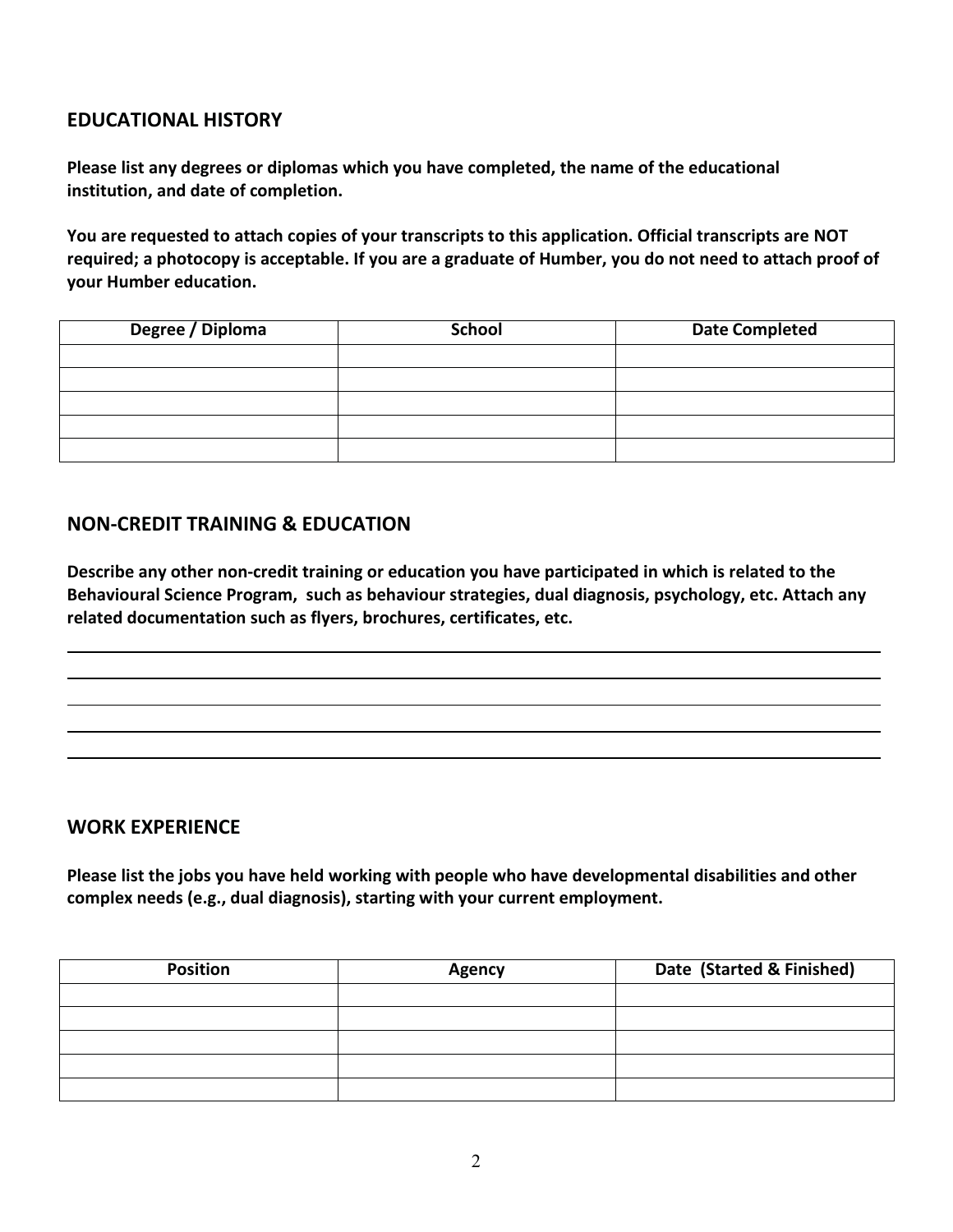### **VOLUNTEER EXPERIENCE**

 **most recent. This includes student placements. Please list any volunteer experience with individuals with developmental disabilities, starting with your** 

| <b>Position</b> | Agency | Date (Started & Finished) |
|-----------------|--------|---------------------------|
|                 |        |                           |
|                 |        |                           |
|                 |        |                           |
|                 |        |                           |
|                 |        |                           |

#### **FAMILY EXPERIENCE**

 **Please briefly describe any experiences with an individual with a developmental disability who is a member of your family.** 

### *ADDITIONAL INFORMATION*

 **Please briefly provide any other information that may be pertinent to your application.**